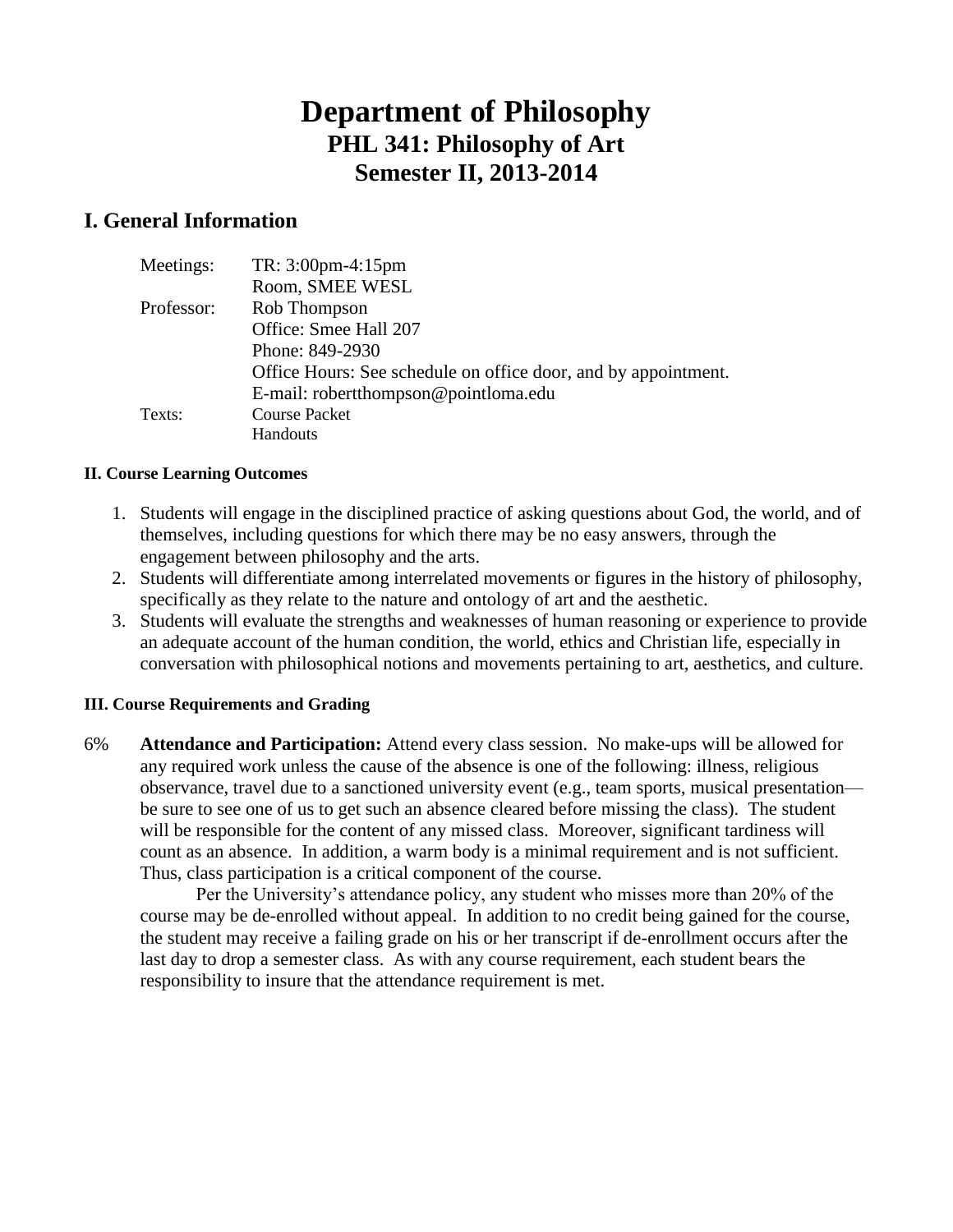- 15% **Readings:** Read all of the assigned material before coming to class. During roll call at the beginning of each class, students will be asked to give a number between 0 and 10 (10 being highest) indicating how much of the assigned reading was carefully and thoughtfully read. The number given will be the grade that the student receives for the day. For example, if you have read carefully and thoughtfully 85% of the reading for a given day, you should represent, and will receive, an 8.5 for the day. The lowest grade will be dropped, including if you have received a zero due to missing class. Only one low score will be dropped.
- 12% **Presentation:** Throughout the semester each student will do one in-class presentation. The presenter should include a brief and general introduction to the figure covered during that session, as well as an image of the author of the text. The presentation should mainly be an outline of the text(s) for the day and should reference (at the minimum) 10-12 significant portions (quotations or specific page/text references) highlighting the key ideas to be covered in class. The goal is to engage the text, get at the author's point of view, and foster robust discussion. Students must provide a detailed outline and bibliography for each member of the class, including the quotes and discussion questions related to the reading. Please refrain from using electronic sources unless these are full text journals accessed through our library's numerous database collections. (NB: the goal is both to move through the salient elements of the reading for the day and to engage in critical discussion on the reading, so the presentations should reflect an effort to accomplish both elements.)
- 20% **Mid-Term:** Each student will be expected to complete a take home mid-term examination. The mid-term will be an essay exam with a matching component.
- 15% **Art Experience Papers**: Each student is required to complete three art experience papers throughout the course of the semester related to three discrete experiences of the arts. Each paper should be roughly 3 pages in length, include a brief description highlighting the nature of the experience, but be primarily (read: 80+%) reflective on that experience. Student reflection should evidence a familiarity with the concepts encountered and developed through the reading and class discussion. In order to spread the papers over the semester, only one paper may be submitted in any given calendar week, including holidays, unless the student has cleared an exception with me prior to attending the event(s) and submitting the paper. A ticket or program, etc., for the event should accompany each paper, and the paper must be submitted within one week of the experience. The three experiences should include one each from the following categories: visual art museum or show (e.g., Getty Museum, LACMA, MOPA, MCASD, San Diego Museum of Fine Art, Timken Museum, Artist's show), live musical performance (e.g., symphony, opera, jazz ensemble, band), and either a poetry reading or a live dance performance (e.g., coffee shop poetry reading, spoken word, ballet). Reminder: the goal is to encourage critical reflection on the experience of different art forms, so the reflection should be informed reflection and not merely a foray into the student's feelings at the moment (though these are, obviously, not entirely irrelevant). Exceptions to these three categories may be made but must be cleared with me prior to the event.
- 32% **Final Project:** Each student will be expected to complete a final project. While papers are appropriate for the final project, they are not the only form that the final project can take. Given the nature of the course, students are freed, indeed encouraged, to submit creative projects (original dialogues, plays, movies, visual artistic pieces, compositions, etc.). An explanatory paper is required for any creative project, but need not be of the same length as a final essay. Final essays should reflect careful, critical engagement with primary source material and should also include research from secondary sources, including journals. Students must use inclusive language. As with all written work, grammar, organization, and spelling are of crucial importance. Final essays should be no less than 10 pages (3000 words). This is a minimum requirement—there is no maximum.

Late work and extra credit: No late work will be accepted. No extra credit will be given.